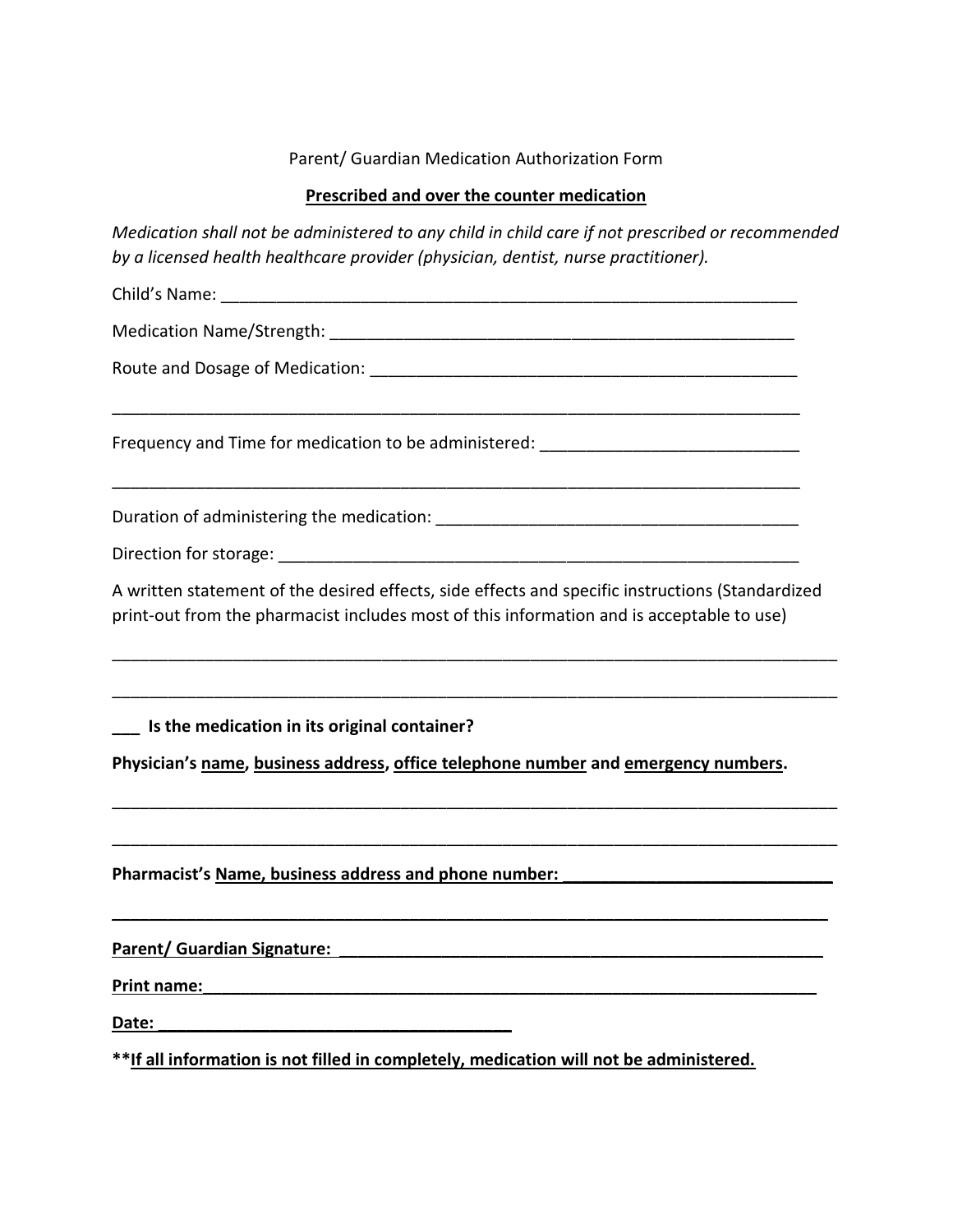### **For Childcare Staff to Complete**

### **Administration Documentation**

## **Administer medication only if you can answer yes to all the questions:**

| Is the name of the child on the container?                    | <b>Yes</b>        | No   |  |
|---------------------------------------------------------------|-------------------|------|--|
| Is the medication in the original container?                  | <b>Yes</b>        | - No |  |
| Is the original prescription label readable on the container? | <b>Parage Yes</b> | No   |  |
| Is the permission forms completed?                            | Yes               | No   |  |
| Is the medication label current (not expired)?                | <b>Press</b>      | - No |  |
| Signature of the childcare provider:                          |                   |      |  |

| Date<br>Given | <b>Time</b><br>Given | <b>Dosage</b><br>Given | <b>Comments</b> | <b>Signature of Person Administering Medication</b> |
|---------------|----------------------|------------------------|-----------------|-----------------------------------------------------|
|               |                      |                        |                 |                                                     |
|               |                      |                        |                 |                                                     |
|               |                      |                        |                 |                                                     |
|               |                      |                        |                 |                                                     |
|               |                      |                        |                 |                                                     |
|               |                      |                        |                 |                                                     |
|               |                      |                        |                 |                                                     |
|               |                      |                        |                 |                                                     |
|               |                      |                        |                 |                                                     |
|               |                      |                        |                 |                                                     |

# **For long term mediation administration of the same medication to child:**

|                     | Date |
|---------------------|------|
| Signature of parent | Date |
| Signature of parent | Date |
|                     | Date |
|                     | Date |
|                     |      |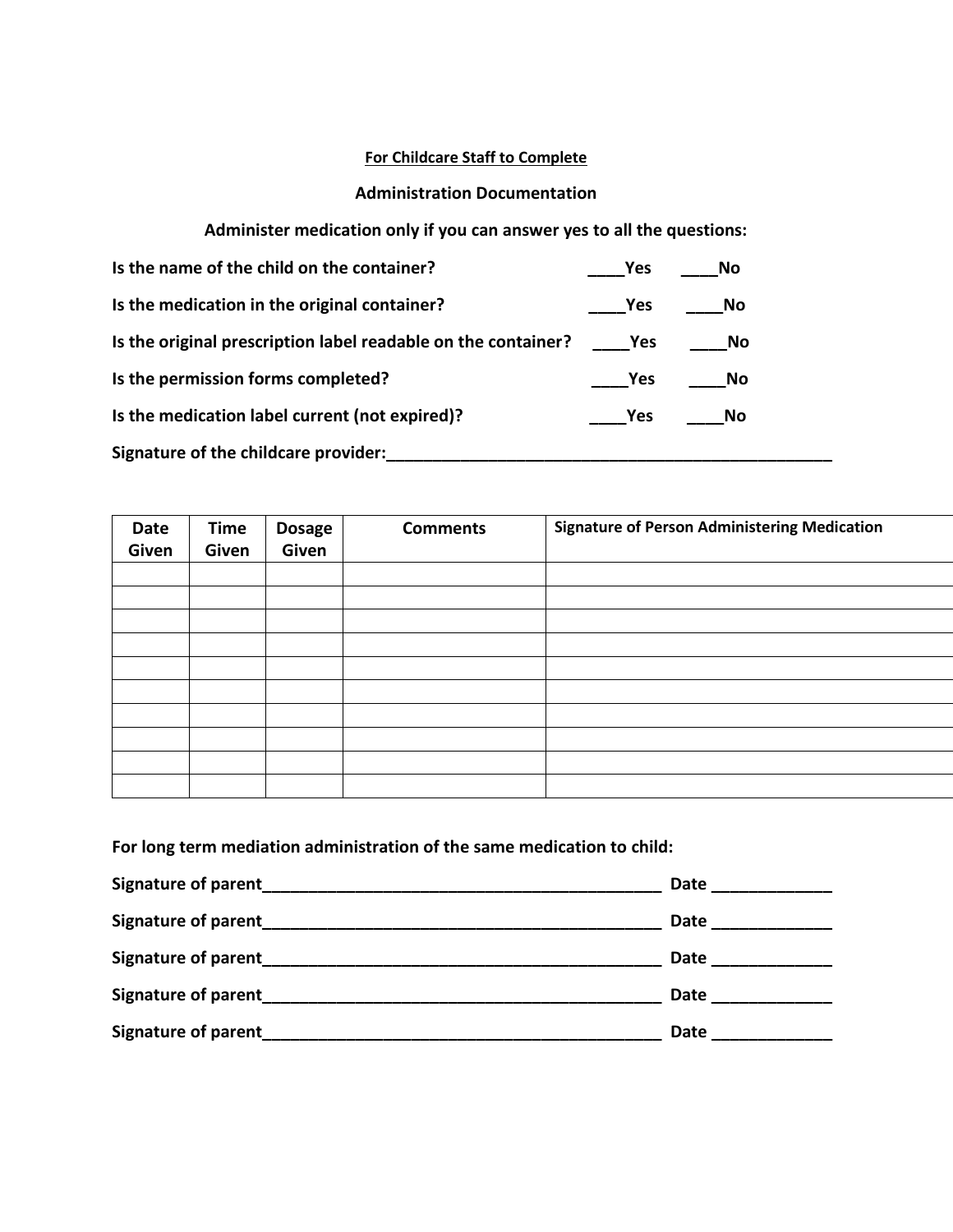### Parent/ Guardian Medication Authorization Form

### **Prescribed, over the counter and emergency medication** as needed

*Medication shall not be administered to any child in child care if not prescribed or recommended by a licensed health healthcare provider (physician, dentist, nurse practitioner).*

Child's Name: \_\_\_\_\_\_\_\_\_\_\_\_\_\_\_\_\_\_\_\_\_\_\_\_\_\_\_\_\_\_\_\_\_\_\_\_\_\_\_\_\_\_\_\_\_\_\_\_\_\_\_\_\_\_\_\_\_\_\_\_\_\_

Medication Name/Strength: **Example 2018** 

Dosage of Medication: \_\_\_\_\_\_\_\_\_\_\_\_\_\_\_\_\_\_\_\_\_\_\_\_\_\_\_\_\_\_\_\_\_\_\_\_\_\_\_\_\_\_\_\_\_\_\_\_\_\_\_\_\_\_

When medication is to be administered (Signs to look for, special instructions / circumstances):

\_\_\_\_\_\_\_\_\_\_\_\_\_\_\_\_\_\_\_\_\_\_\_\_\_\_\_\_\_\_\_\_\_\_\_\_\_\_\_\_\_\_\_\_\_\_\_\_\_\_\_\_\_\_\_\_\_\_\_\_\_\_\_\_\_\_\_\_\_\_\_\_\_\_

\_\_\_\_\_\_\_\_\_\_\_\_\_\_\_\_\_\_\_\_\_\_\_\_\_\_\_\_\_\_\_\_\_\_\_\_\_\_\_\_\_\_\_\_\_\_\_\_\_\_\_\_\_\_\_\_\_\_\_\_\_\_\_\_\_\_\_\_\_\_\_\_\_\_

How medication is to be administered: oral topical other

Direction for storage:  $\Box$ 

A written statement of the desired effects, side effects and specific instructions (Standardized print-out from the pharmacist includes most of this information and is acceptable to use)

\_\_\_\_\_\_\_\_\_\_\_\_\_\_\_\_\_\_\_\_\_\_\_\_\_\_\_\_\_\_\_\_\_\_\_\_\_\_\_\_\_\_\_\_\_\_\_\_\_\_\_\_\_\_\_\_\_\_\_\_\_\_\_\_\_\_\_\_\_\_\_\_\_\_\_\_\_\_

\_\_\_\_\_\_\_\_\_\_\_\_\_\_\_\_\_\_\_\_\_\_\_\_\_\_\_\_\_\_\_\_\_\_\_\_\_\_\_\_\_\_\_\_\_\_\_\_\_\_\_\_\_\_\_\_\_\_\_\_\_\_\_\_\_\_\_\_\_\_\_\_\_\_\_\_\_\_

\_\_\_\_\_\_\_\_\_\_\_\_\_\_\_\_\_\_\_\_\_\_\_\_\_\_\_\_\_\_\_\_\_\_\_\_\_\_\_\_\_\_\_\_\_\_\_\_\_\_\_\_\_\_\_\_\_\_\_\_\_\_\_\_\_\_\_\_\_\_\_\_\_\_\_\_\_\_

\_\_\_\_\_\_\_\_\_\_\_\_\_\_\_\_\_\_\_\_\_\_\_\_\_\_\_\_\_\_\_\_\_\_\_\_\_\_\_\_\_\_\_\_\_\_\_\_\_\_\_\_\_\_\_\_\_\_\_\_\_\_\_\_\_\_\_\_\_\_\_\_\_\_\_\_\_\_

**\_\_\_\_\_\_\_\_\_\_\_\_\_\_\_\_\_\_\_\_\_\_\_\_\_\_\_\_\_\_\_\_\_\_\_\_\_\_\_\_\_\_\_\_\_\_\_\_\_\_\_\_\_\_\_\_\_\_\_\_\_\_\_\_\_\_\_\_\_\_\_\_\_\_\_\_\_**

**\_\_\_ Is the medication in its original container?**

**Physician's name, business address, office telephone number and emergency numbers.** 

Pharmacist's Name, business address and phone number:

Parent/ Guardian Signature:

**Print name:** 

**Date: \_\_\_\_\_\_\_\_\_\_\_\_\_\_\_\_\_\_\_\_\_\_\_\_\_\_\_\_\_\_\_\_\_\_\_\_\_\_**

**\*\*If all information is not filled in completely, medication will not be administered.**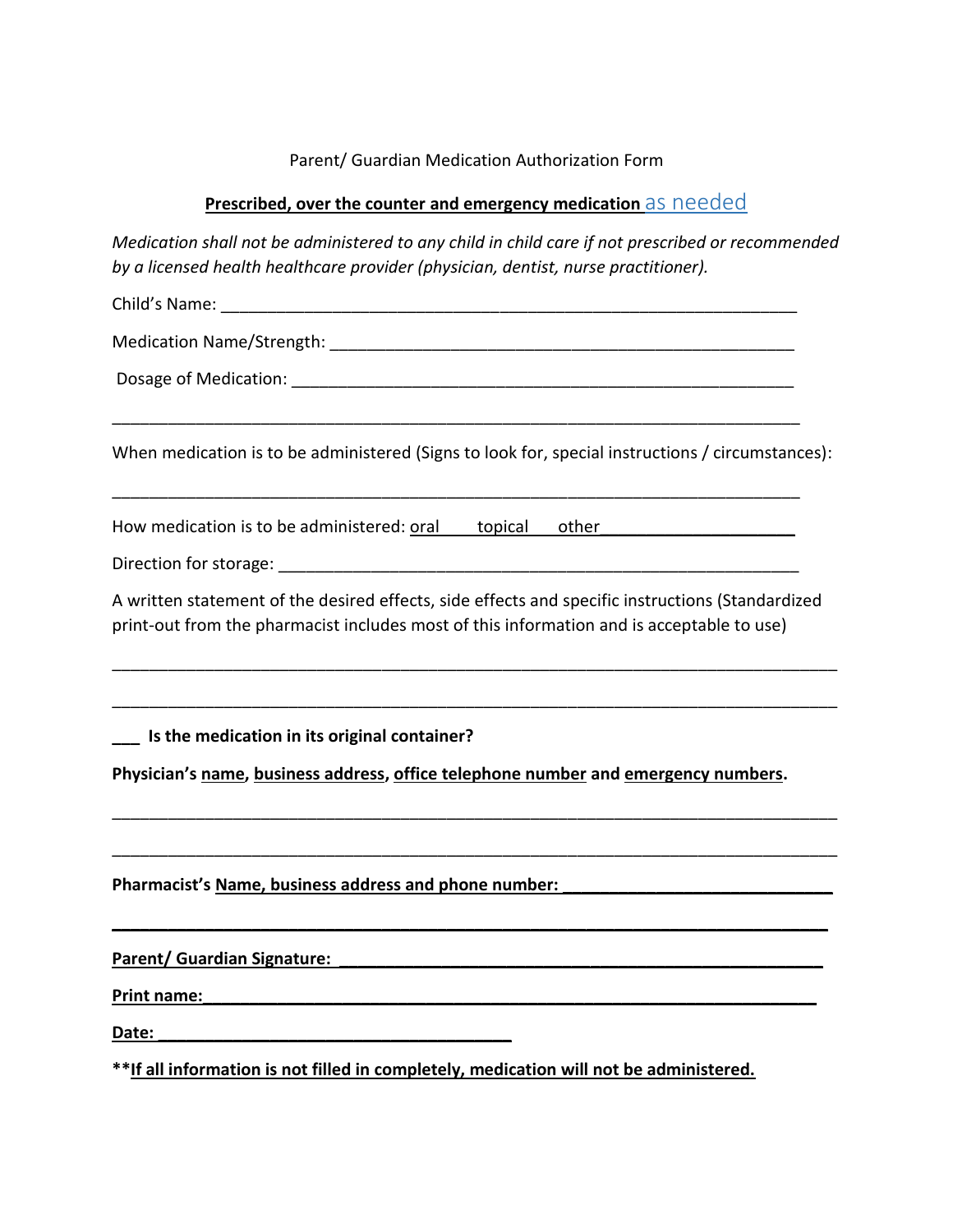### **For Childcare Staff to Complete**

### **Administration Documentation**

**Administer medication only if you can answer yes to all the questions:**

| Is the name of the child on the container?                    | <b>Yes</b>        | <b>No</b> |  |
|---------------------------------------------------------------|-------------------|-----------|--|
| Is the medication in the original container?                  | <b>Yes</b>        | No        |  |
| Is the original prescription label readable on the container? | <b>Parage Yes</b> | No.       |  |
| Is the permission forms completed?                            | <b>Yes</b>        | No        |  |
| Is the medication label current (not expired)?                | <b>Yes</b>        | No        |  |
| Signature of the childcare provider:                          |                   |           |  |

| Date<br>Given | <b>Time</b><br>Given | <b>Dosage</b><br>Given | <b>Comments</b> | <b>Signature of Person Administering Medication</b> |
|---------------|----------------------|------------------------|-----------------|-----------------------------------------------------|
|               |                      |                        |                 |                                                     |
|               |                      |                        |                 |                                                     |
|               |                      |                        |                 |                                                     |
|               |                      |                        |                 |                                                     |
|               |                      |                        |                 |                                                     |
|               |                      |                        |                 |                                                     |
|               |                      |                        |                 |                                                     |
|               |                      |                        |                 |                                                     |
|               |                      |                        |                 |                                                     |
|               |                      |                        |                 |                                                     |

**For long term mediation administration of the same medication to child:**

| Signature of parent        | Date |
|----------------------------|------|
| <b>Signature of parent</b> | Date |
| <b>Signature of parent</b> | Date |
| Signature of parent        | Date |

 **\*\*Shall be updated by parents as changes occur or at least every 3 months\*\***